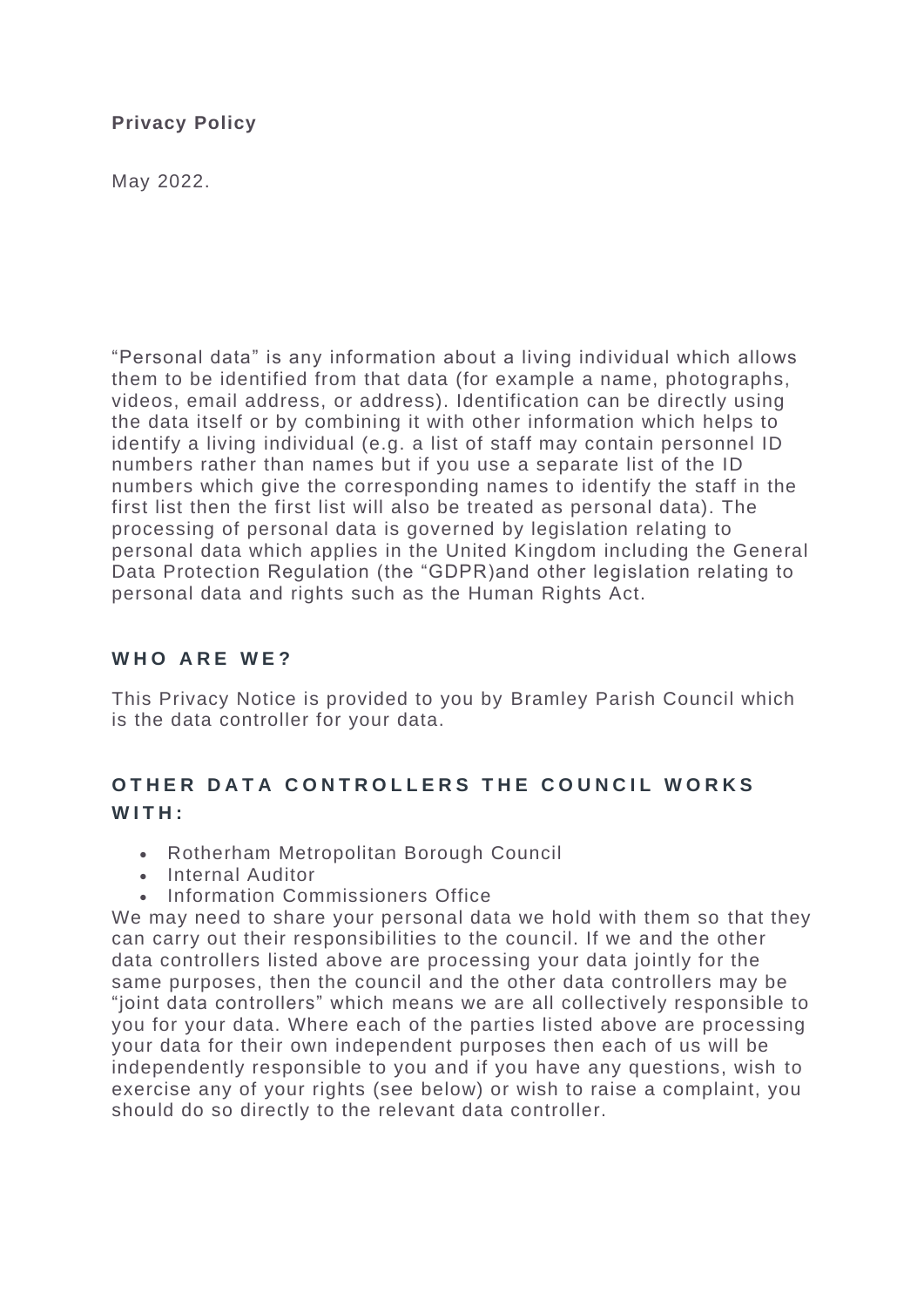A description of what personal data the council processes and for what purposes is set out in this Privacy Notice.

## **T H E C O U N C I L W I L L P R O C E S S S O M E O R A L L O F T H E**  FOLLOWING PERSONAL DATA WHERE NECESSARY TO **PERFORM ITS TASKS:**

- We may process sensitive personal data including, as appropriate:
	- information about your physical or mental health or condition in order to monitor sick leave and take decisions on your fitness for work
	- your racial or ethnic origin or religious or similar information in order to monitor compliance with equal opportunities legislation
	- in order to comply with legal requirements and obligations to third parties
- These types of data are described in the GDPR as "Special categories of data" and require higher levels of protection. We need to have further justification for collecting, storing and using this type of personal data
- We may process special categories of personal data in the following circumstances:
	- In limited circumstances, with your explicit written consent
	- Where we need to carry out our legal obligations
	- Where it is needed in the public interest
- Less commonly, we may process this type of personal data where it is needed in relation to legal claims or where it is needed to protect your interests (or someone else's interests) and you are not capable of giving your consent, or where you have already made the information public.

## **DO WE NEED YOUR CONSENT TO PROCESS YOUR** SENSITIVE PERSONAL DATA?

In limited circumstances, we may approach you for your written consent to allow us to process certain sensitive personal data. If we do so, we will provide you with full details of the personal data that we would like and the reason we need it, so that you can carefully consider whether you wish to consent.

# THE COUNCIL WILL COMPLY WITH DATA PROTECTION LAW. THIS SAYS THAT THE PERSONAL DATA WE HOLD **ABOUT YOU MUST BE:**

- Used lawfully, fairly and in a transparent way
- Collected only for valid purposes that we have clearly explained to you and not used in any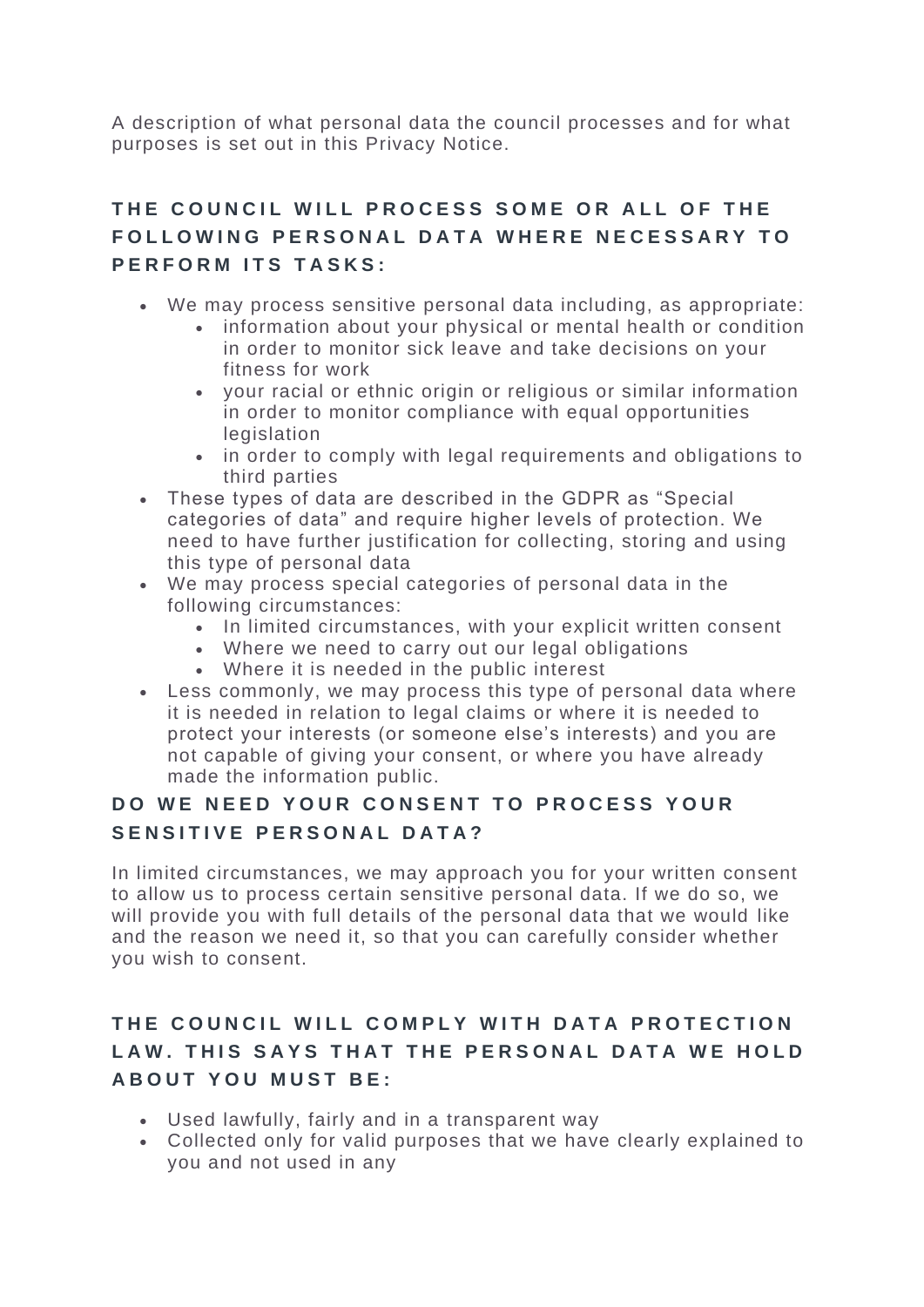- Relevant to the purposes we have told you about and limited only to those purposes
- Accurate and kept up to date
- Kept only as long as necessary for the purposes we have told you about
- Kept and destroyed securely including ensuring that appropriate technical and security measures are in place to protect your personal data to protect personal data from loss, misuse, unauthorised access and disclosure

## WE USE YOUR PERSONAL DATA FOR SOME OR ALL OF THE FOLLOWING PURPOSES:

- To deliver public services including to understand your needs to provide the services that you request and to understand what we can do for you and inform you of other relevant services
- To confirm your identity to provide some services
- To contact you by post, email, telephone
- To help us to build up a picture of how we are performing
- To prevent and detect fraud and corruption in the use of public funds and where necessary for the law enforcement functions
- To enable us to meet all legal and statutory obligations and powers including any delegated functions
- To carry out comprehensive safeguarding procedures (including due diligence and complaints handling) in accordance with best safeguarding practice from time to time with the aim of ensuring that all children and adults-at-risk are provided with safe environments and generally as necessary to protect individuals from harm or injury
- To promote the interests of the council
- To maintain our own accounts and records
- To seek your views, opinions or comments
- To notify you of changes to our facilities, services, events and staff, councillors and other role holders
- To send you communications which you have requested and that may be of interest to you. These may include information about campaigns, appeals, other new projects or initiatives
- To process relevant financial transactions including grants and payments for goods and services supplied to the council
- To allow the statistical analysis of data so we can plan the provision of services

Our processing may also include the use of CCTV systems for the prevention and prosecution of crime.

# WHAT IS THE LEGAL BASIS FOR PROCESSING YOUR **P E R S O N A L D A T A ?**

The council is a public authority and has certain powers and obligations. Most of your personal data is processed for compliance with a legal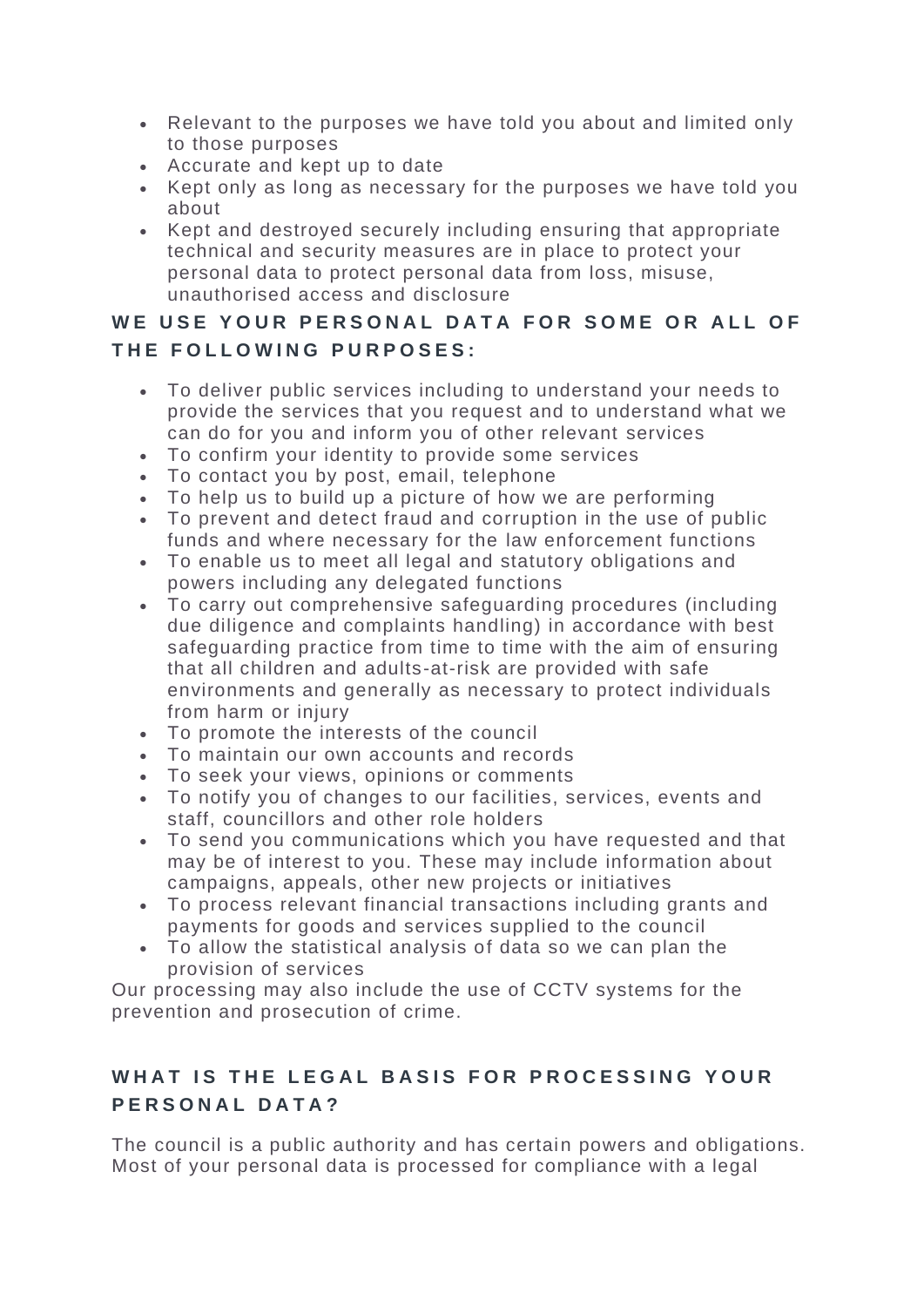obligation which includes the discharge of the council's statutory functions and powers. Sometimes when exercising these powers or duties it is necessary to process personal data of residents or people using the council's services. We will always take into account your interests and rights. This Privacy Notice sets out your rights and the council's obligations to you.

We may process personal data if it is necessary for the performance of a contract with you, or to take steps to enter into a contract. An example of this would be processing your data in connection with the use of sports facilities, or the acceptance of an allotment garden tenancy.

Sometimes the use of your personal data requires your consent. We will first obtain your consent to that use.

### SHARING YOUR PERSONAL DATA

This section provides information about the third parties with whom the council may share your personal data. These third parties have an obligation to put in place appropriate security measures and will be responsible to you directly for the manner in which they process and protect your personal data. It is likely that we will need to share your data with some or all of the following (but only where necessary):

- The data controllers listed above under the heading "Other data controllers the council works with"
- Our agents, suppliers and contractors. For example, we may ask a commercial provider to publish or distribute newsletters on our behalf, or to maintain our database software
- On occasion, other local authorities or not for profit bodies with which we are carrying out joint ventures e.g. in relation to facilities or events for the community

### **HOW LONG DO WE KEEP YOUR PERSONAL DATA?**

We will keep some records permanently if we are legally required to do so. We may keep some other records for an extended period of time. For example, it is currently best practice to keep financial records for a minimum period of 8 years to support HMRC audits or provide tax information. We may have legal obligations to retain some data in connection with our statutory obligations as a public authority. The council is permitted to retain data in order to defend or pursue claims. In some cases the law imposes a time limit for such claims (for example 3 years for personal injury claims or 6 years for contract claims). We will retain some personal data for this purpose as long as we believe it is necessary to be able to defend or pursue a claim. In general, we will endeavour to keep data only for as long as we need it. This means that we will delete it when it is no longer needed.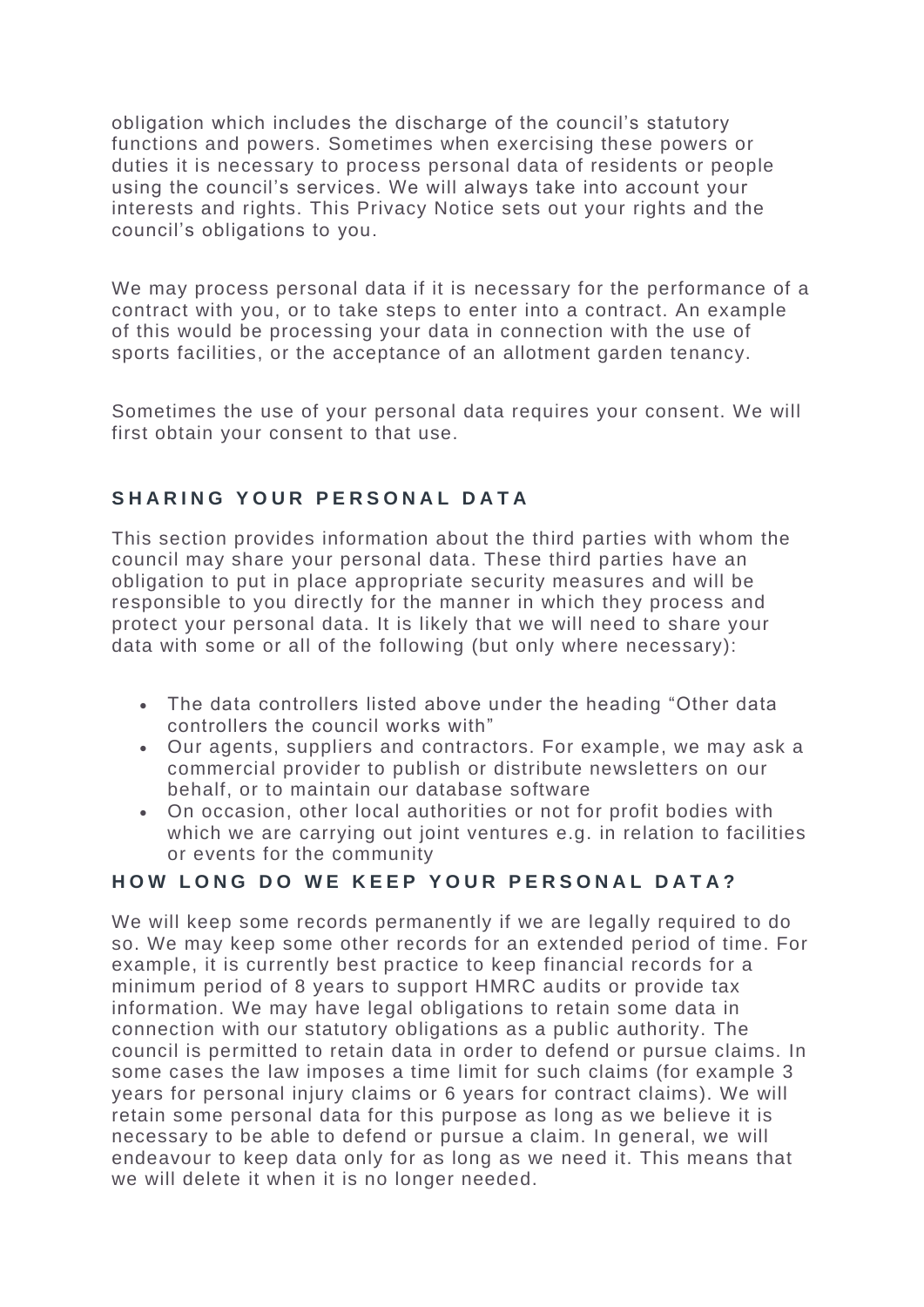### YOUR RIGHTS AND YOUR PERSONAL DATA

You have the following rights with respect to your personal data:

When exercising any of the rights listed below, in order to process your request, we may need to verify your identity for your security. In such cases we will need you to respond with proof of your identity before you can exercise these rights.

## THE RIGHT TO ACCESS PERSONAL DATA WE HOLD ON **Y O U**

- At any point you can contact us to request the personal data we hold on you as well as why we have that personal data, who has access to the personal data and where we obtained the personal data from. Once we have received your request we will respond within one month.
- There are no fees or charges for the first request but additional requests for the same personal data or requests which are manifestly unfounded or excessive may be subject to an administrative fee.

## THE RIGHT TO CORRECT AND UPDATE THE PERSONAL **DATA WE HOLD ON YOU**

• If the data we hold on you is out of date, incomplete or incorrect, you can inform us and your data will be updated.

#### **T H E R I G H T T O H A V E Y O U R P E R S O N A L D A T A E R A S E D**

- If you feel that we should no longer be using your personal data or that we are unlawfully using your personal data, you can request that we erase the personal data we hold.
- When we receive your request we will confirm whether the personal data has been deleted or the reason why it cannot be deleted (for example because we need it for to comply with a legal obligation).

## THE RIGHT TO OBJECT TO PROCESSING OF YOUR **PERSONAL DATA OR TO RESTRICT IT TO CERTAIN P U R P O S E S O N L Y**

You have the right to request that we stop processing your personal data or ask us to restrict processing. Upon receiving the request we will contact you and let you know if we are able to comply or if we have a legal obligation to continue to process your data.

### THE RIGHT TO DATA PORTABILITY